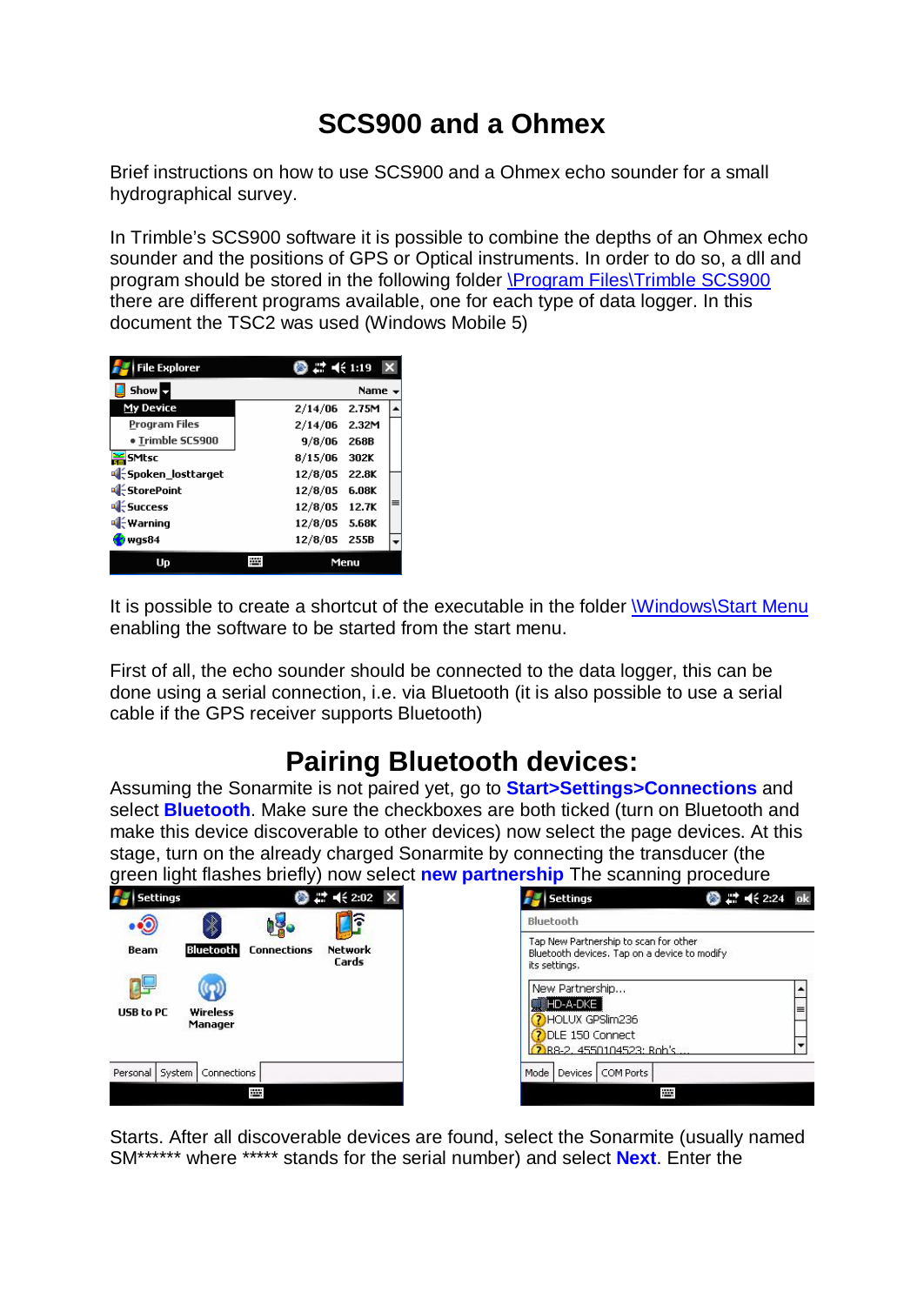passkey (usually this is **1111**) and enter the partnership settings, by checking the serial port service. After this, the Sonarmite is visible under the tab **Devices**.

| <b>Settings</b><br>n                                               | ◎ :* € 2:29                           |                                            |                                    |
|--------------------------------------------------------------------|---------------------------------------|--------------------------------------------|------------------------------------|
| <b>Select a Bluetooth Device</b>                                   | 7                                     |                                            |                                    |
| Select a device to connect with and tap FLA Settings<br>Next.      |                                       | $\circledcirc$ $\rightleftharpoons$ 4 3:05 |                                    |
|                                                                    | <b>Enter Passkey</b>                  | 7                                          |                                    |
| $900 - 1820$<br>Franky                                             | Enter a passkey to establish a secure | Settings                                   | ◎ 二 长 3:06                         |
| <b>B</b> SM020405<br>Ŧ<br>Rob's K750i<br>Ш<br>$\blacktriangleleft$ | connection with SM020405.             | <b>Partnership Settings</b>                | Ø                                  |
|                                                                    |                                       | Display Name:                              | <b>EM020405</b>                    |
|                                                                    |                                       | Select services to use from this device.   |                                    |
|                                                                    |                                       | Serial Port                                |                                    |
| Ï<br>Cancel                                                        | Passkey:                              |                                            |                                    |
|                                                                    |                                       |                                            |                                    |
|                                                                    | p.<br>Back                            |                                            | Refresh                            |
|                                                                    |                                       |                                            |                                    |
|                                                                    |                                       | Back                                       | <b>The Second</b><br><b>Finish</b> |

After this, the serial port has to be assigned by selecting the tab COM ports and select **New Outgoing Port.** Again select the Sonarmite and select **Next**. Now deselect (uncheck) secure connection and select **Finish**.

| <b>Settings</b>                                                                    | # 4€ 3:24<br>Ø.                                 |                   |   |               |
|------------------------------------------------------------------------------------|-------------------------------------------------|-------------------|---|---------------|
| Bluetooth                                                                          |                                                 |                   |   |               |
| To connect to a device, tap New Outgo                                              | <b>Settings</b>                                 | # € 3:23          |   |               |
| Port, To allow other devices to connect<br>New Incoming Port. For other options, t | <b>Add a Device</b>                             |                   |   |               |
| and hold an existing port.                                                         | Select the device you want to add               | <b>Settings</b>   |   | ◎ 二 长 3:27    |
| New Outgoing Port<br>New Incoming Port                                             | SM020405                                        | <b>Bluetooth</b>  |   | B             |
|                                                                                    | HOLUX GPSIm236                                  | Port:             |   |               |
|                                                                                    | DLE 150 Connect<br>R8-2, 4550104523: Rob's Base | COM <sub>8</sub>  | ▼ |               |
| Mode<br>Devices<br>COM Ports<br>PH.                                                | Rob's K750i.<br>R8-2, 4550104540: R8GNSS        | Secure Connection |   |               |
|                                                                                    | part of<br><b>Cancel</b>                        |                   |   |               |
|                                                                                    |                                                 | Back              | 四 | <b>Finish</b> |

Remember the comport number assigned to this service (in this case COM 8)

## **Starting a Hydrographic survey.**

In order to combine the depths from the SonarMite and the positions in SCS900 it is essential the SonarMite software is started and remains running during the survey.

#### **Starting the SonarMite Software**

If a shortcut is created, select Start>SMtsc. If the shortcut is not created, find the executable located under \Program Files\Trimble SCS900 If the software is not registered , enter the registration key by selecting the yellow question mark (**?**) the activation key is 19652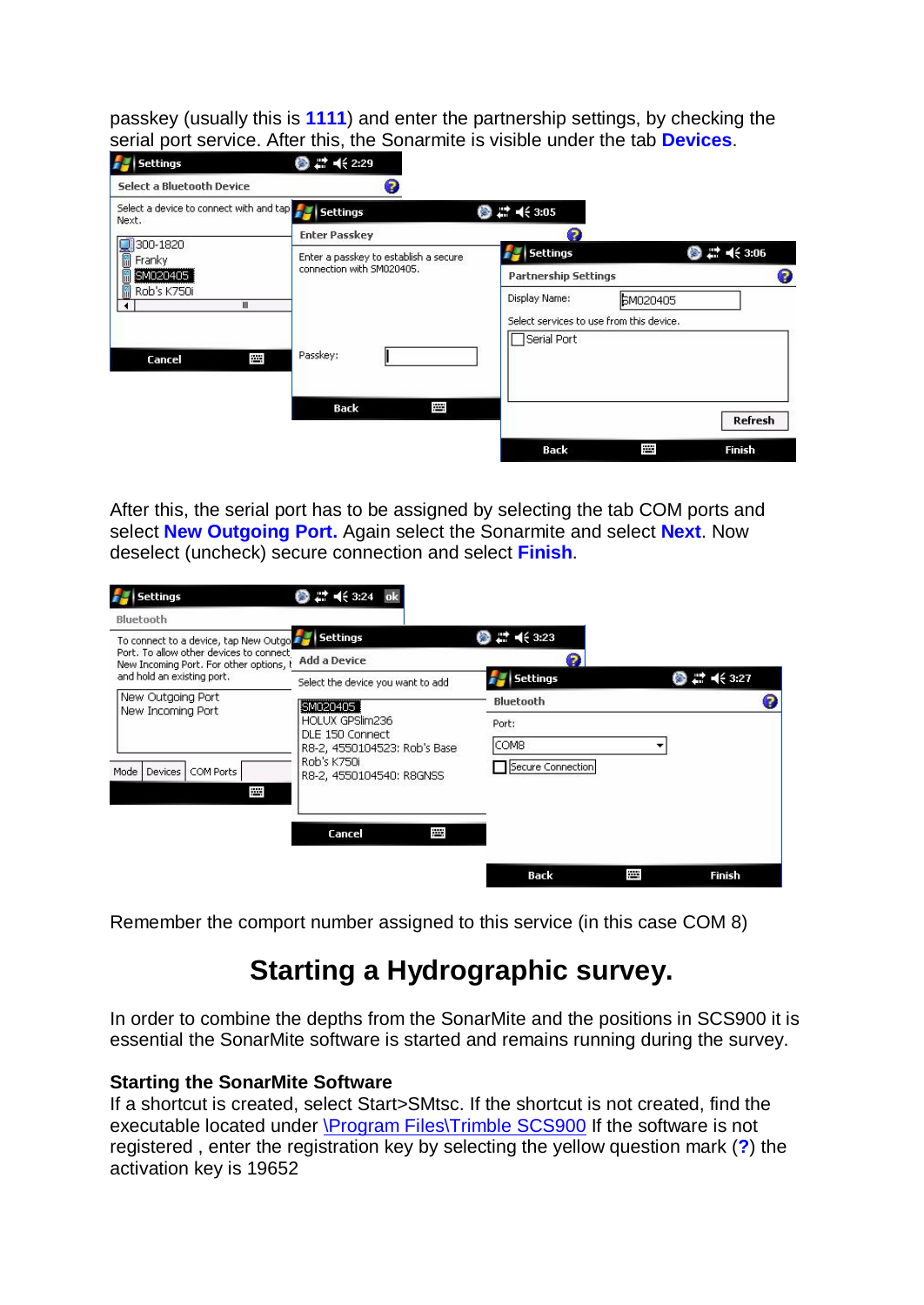

Now select **Device>SonarMite** and select the previously assigned COM port (in this case COM 8) Leave the other settings as per default (9600,8,n,1 no flow control) Select **OK** and the echo sounder should now return depths. It is possible to fine-tune the Quality threshold, it is advised to leave it low in order to pass all data. Leave the SonarMite software running and continue with the next part. If you encounter problems (unable to connect etc) reset the TSC2 (switch Bluetooth back on) and retry. If this fails, start from the beginning (pairing devices)

#### **New Feature:**

In the latest version of the SonarMite SW or SCS900, it is now possible to set the sound velocity. To do this, double tap the center of the SonarMite screen and the

| SonarMite                        |        | 22. =(€ 5:50 | ok |
|----------------------------------|--------|--------------|----|
| Use GPS<br>Invert Pitch          | OK     |              |    |
| Invert Roll                      | Cancel |              |    |
| Heave + Depth                    | QA(lo) |              |    |
| Absolute Heave<br>V Null Offsets |        |              |    |
| S.Vel<br>1500                    |        |              |    |
|                                  |        |              |    |
|                                  |        |              |    |

following display appears. The functions thatNow select **Device>SonarMite** and select the previously assigned COM port (in this case COM 8) Leave the other settings as per default (9600,8,n,1 no flow control) Select **OK** and the echo sounder should now return depths. It is possible to fine-tune the Quality threshold, it is advised to leave it low in order to pass all data. Leave the SonarMite software running and continue with the next part. If you encounter problems (unable to connect etc) reset the TSC2 (swIn this

document I assume the user is familiar with the basics of SCS900. The concept of Sites, Designs and Work orders are assumed as common knowledge. If not, please refer to the SCS900 manual. If a folder structure is prepared by the Survey office, simply start SCS. If not, it is assumed the following files are selectable on the data logger:

- Design (DXF or TTM)
- Site Calibration (or DC file)
- Control points or Bench Marks (TXT)
- Background map

In this example we take this step, which is not required if a folder structure is prepared by the Survey office.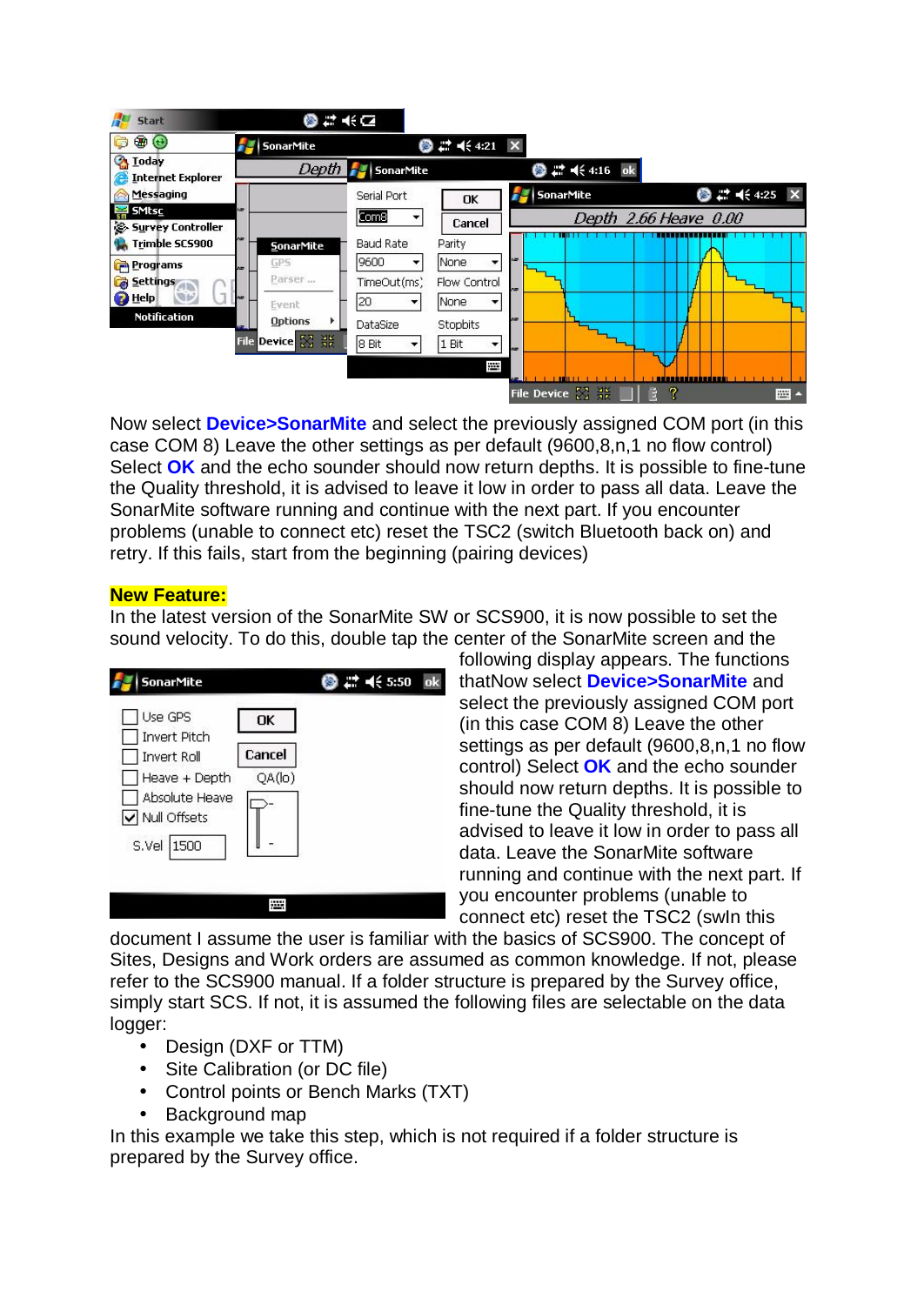Before starting the Hydrographic survey, be sure to check the system setup by measuring a bench mark.

Start SCS900 and create a new Work Order Select the site or create a new one (A site contains the items mentioned above) in this case a new site is created.





In the new site, the various files are selected, a minimum is the site calibration file (DC file) in order to get the proper coordinate system, or a csv file containing control points (Since it is recommended to check the system setup, a .csv file is important). Currently this site calibration can contain a Geoid model, but CAN NOT contain a shiftgrid!..



If no calibration file (DC) is at hand, it is possible to calibrate the site using the known points in the .csv file. Simply select calibrate site in the Systems Setup menu

#### **System Settings**

It is possible to set the required accuracies under Settings , this can vary from one jobsite to another. There is a difference in acceptance criteria (will it store a position and depth or not) and the Calibration tolerance (will it accept a System Setup check)



| $\frac{1}{2}$                          |                    |  |  |
|----------------------------------------|--------------------|--|--|
| <b>GPS Precision &amp; Calibration</b> |                    |  |  |
| GPS position acceptance criteria:      |                    |  |  |
| <b>Required Horz Accuracy:</b>         | $0.05\,\mathrm{m}$ |  |  |
| <b>Required Vert Accuracy:</b>         | 0.05 <sub>m</sub>  |  |  |
| <b>Calibration tolerances:</b>         |                    |  |  |
| Horizontal:                            | $0.05 \text{ m}$   |  |  |
| <b>Vertical:</b>                       | $0.05 \text{ m}$   |  |  |
| Cancel                                 |                    |  |  |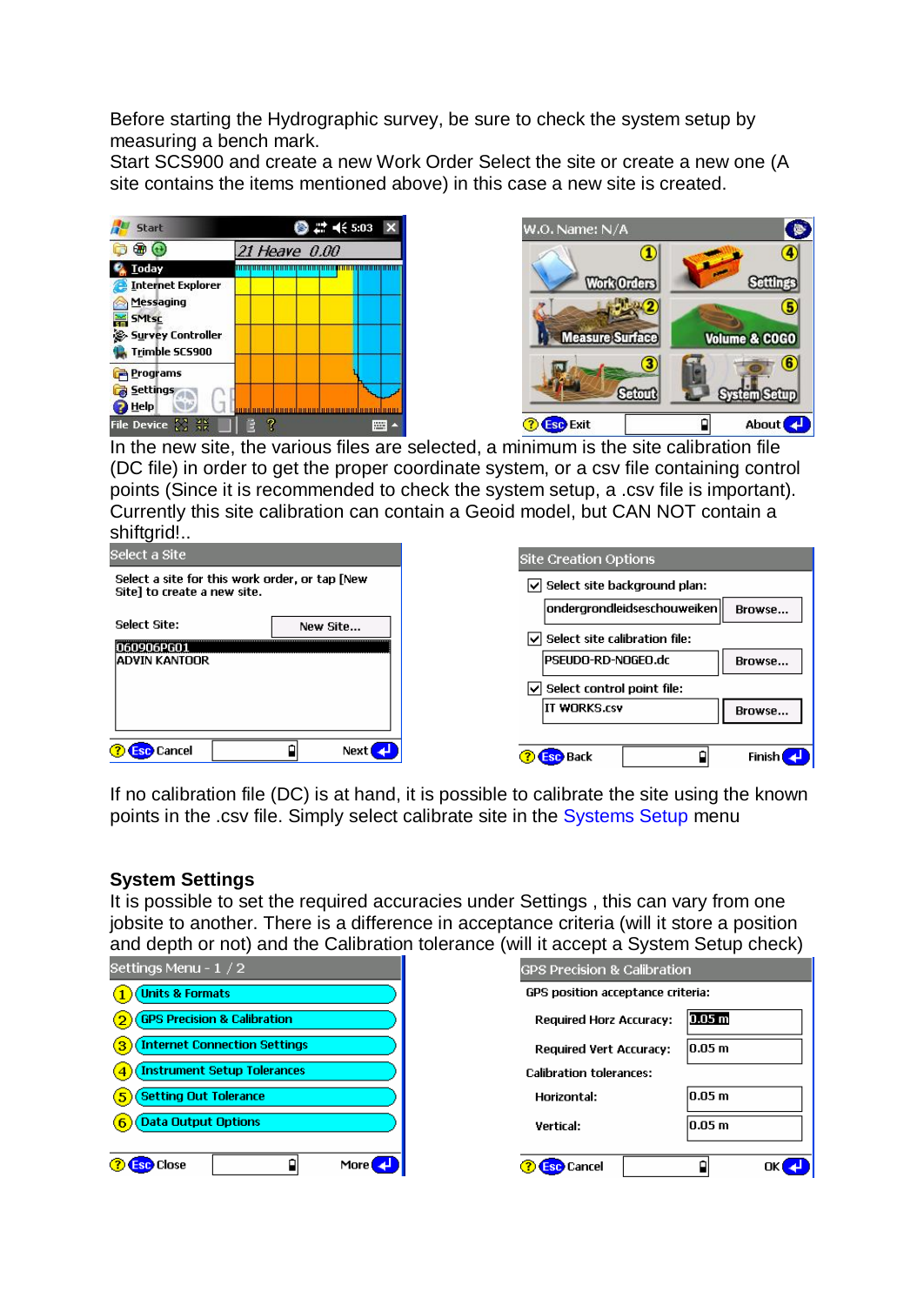### **System Setup**

No wit is time to start the rover, Select System Setup and Setup Rover, or go directly to Measure Surface. Topo Surface and SCS900 will prompt you to set up a GPS rover. In this process, follow the instructions on screen

| Measure Surface Menu                                       | No Device Connected                                                                     |
|------------------------------------------------------------|-----------------------------------------------------------------------------------------|
| <b>Check Surface Elevation</b>                             | You should setup an instrument or a GPS receiver<br>before you proceed. Do you want to: |
| <b>Check Material Thickness</b>                            | Setup a GPS Rover.                                                                      |
| <b>Topo Surface</b>                                        | Setup an instrument.<br>2.                                                              |
| <b>Measure Site Features</b><br>Display Real-Time Cut/Fill | Continue without setting up a device.<br>3.                                             |
|                                                            | Continue without setting up a device, and<br>do not show this prompt again.             |
| X X ⊠ 8<br><b>Close</b>                                    | x x ® d<br><b>Esc</b> Cancel                                                            |

The instructions will take you step by step trough the system setup. It will ask you if the receiver is connected by cable or Bluetooth (a), if it uses an internal, external radio or other correction method (b), and the coverage map grid size and antenna height (c)



Once started , SCS900 will ask you if you want to check the system setup, it is advised to do so.

After the System Setup is completed and checked, the topo survey can start. Bear in mind there are survey methods, shown in the top left corner. These are Standing (red figure) Walking (yellow figure) and on vehicle mode (yellow quad) Those methods automatically set the position update rate and the different antenna heights. Changing this mode can be done by clicking it. For a hydrographic survey, select the vehicle mode (click here) and enter the height from the bottom of the transducer to

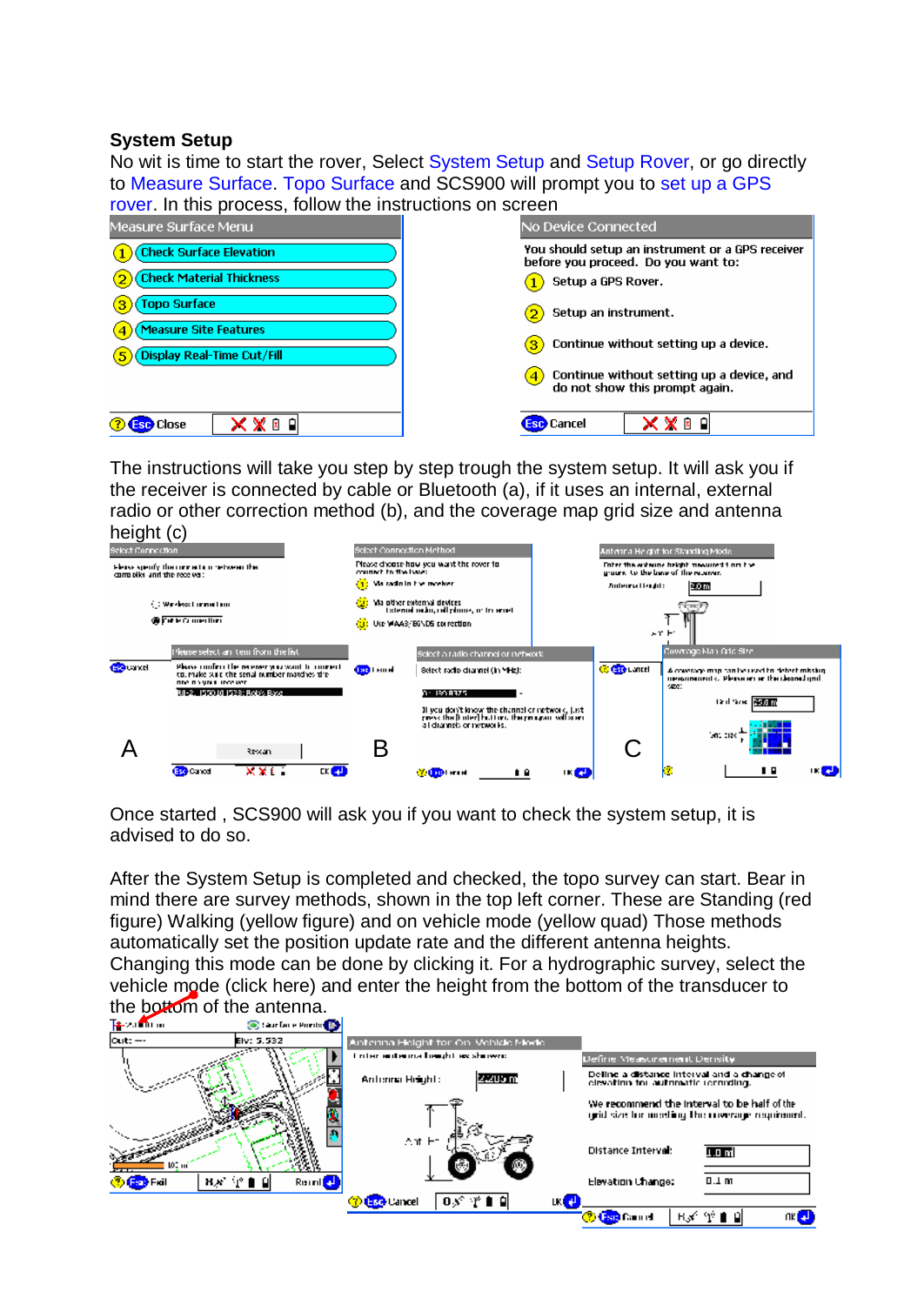Finally select the measurement density required for the job, this will make the system log at a minimum interval or elevation change.

#### **Are you recording the bottom?**

In order to check if the system is indeed setup to record the bottom, look at the difference of the elevation shown on top of the screen and the recorded point elevation. To annotate points with their elevation, select the take the following steps. Select the button 123 Des (buttons may be changed by selecting the black triangle) Check display Point Elevations and select OK.



Remember that if loads of points are stored, this option can slow down the CE device and make the map hard to read, so switch of again if required.

Now Start a measurement, SCS900 will prompt you for a point name (this will increment automatically) and a code (tip, this code can be used to identify a cross section number or profile number) After selecting OK again, a point is measured and stored, annotated with the actual height. In this example, the elevation of the bottom of transducer was 5.330, the measured depth was 0.377 (bucket) and the bottom is in that case 4.953.



#### **Complete Work Order**

Once finished with the survey, the export files are written in the export folder those files consist of a record.TXT and report.txt optional a DXF can be written but remember this can consume a lot of memory.